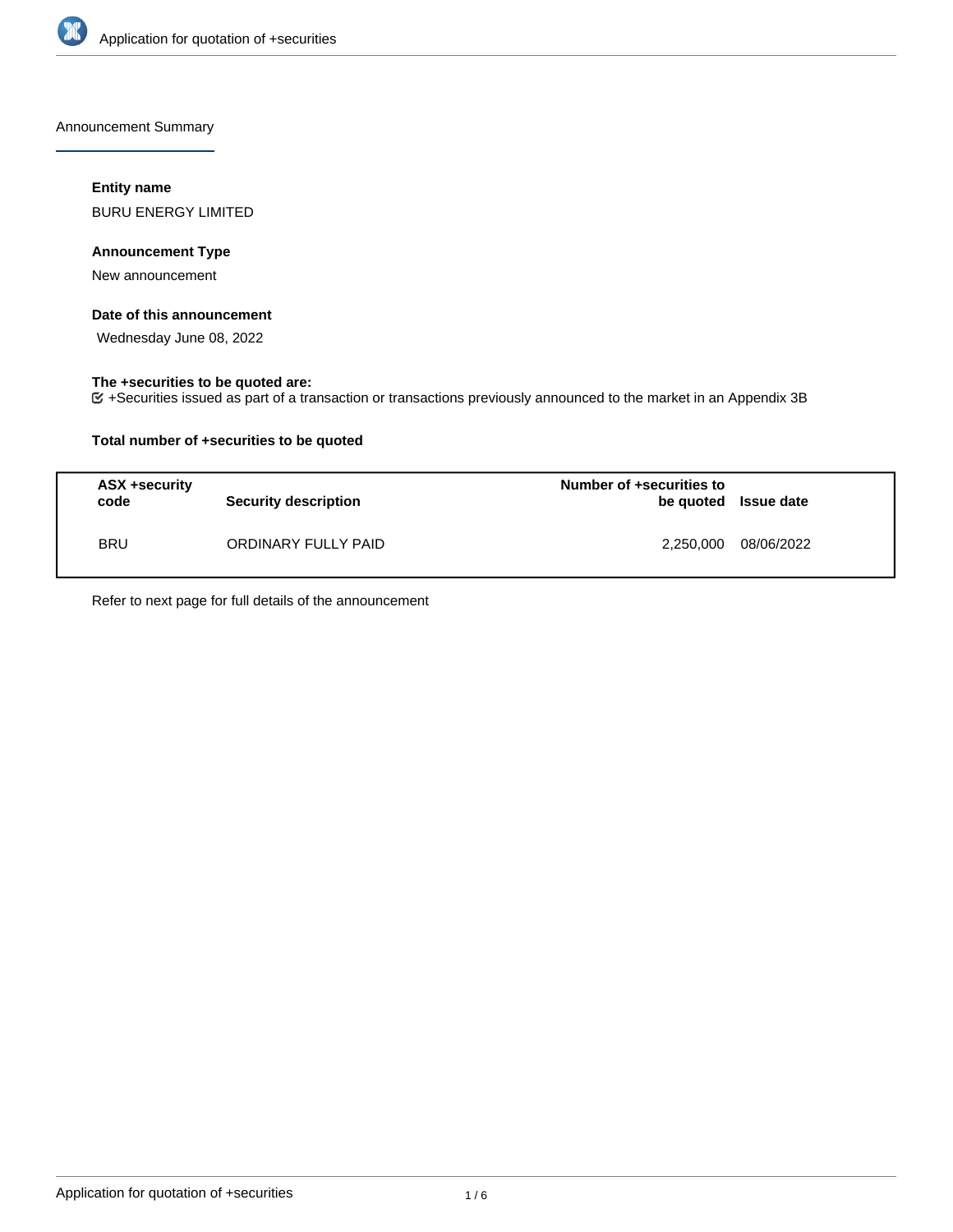

Part 1 - Entity and announcement details

## **1.1 Name of entity**

BURU ENERGY LIMITED

We (the entity named above) apply for +quotation of the following +securities and agree to the matters set out in Appendix 2A of the ASX Listing Rules.

**1.2 Registered number type** ABN

**Registration number** 71130651437

**1.3 ASX issuer code** BRU

**1.4 The announcement is**

New announcement

#### **1.5 Date of this announcement**

8/6/2022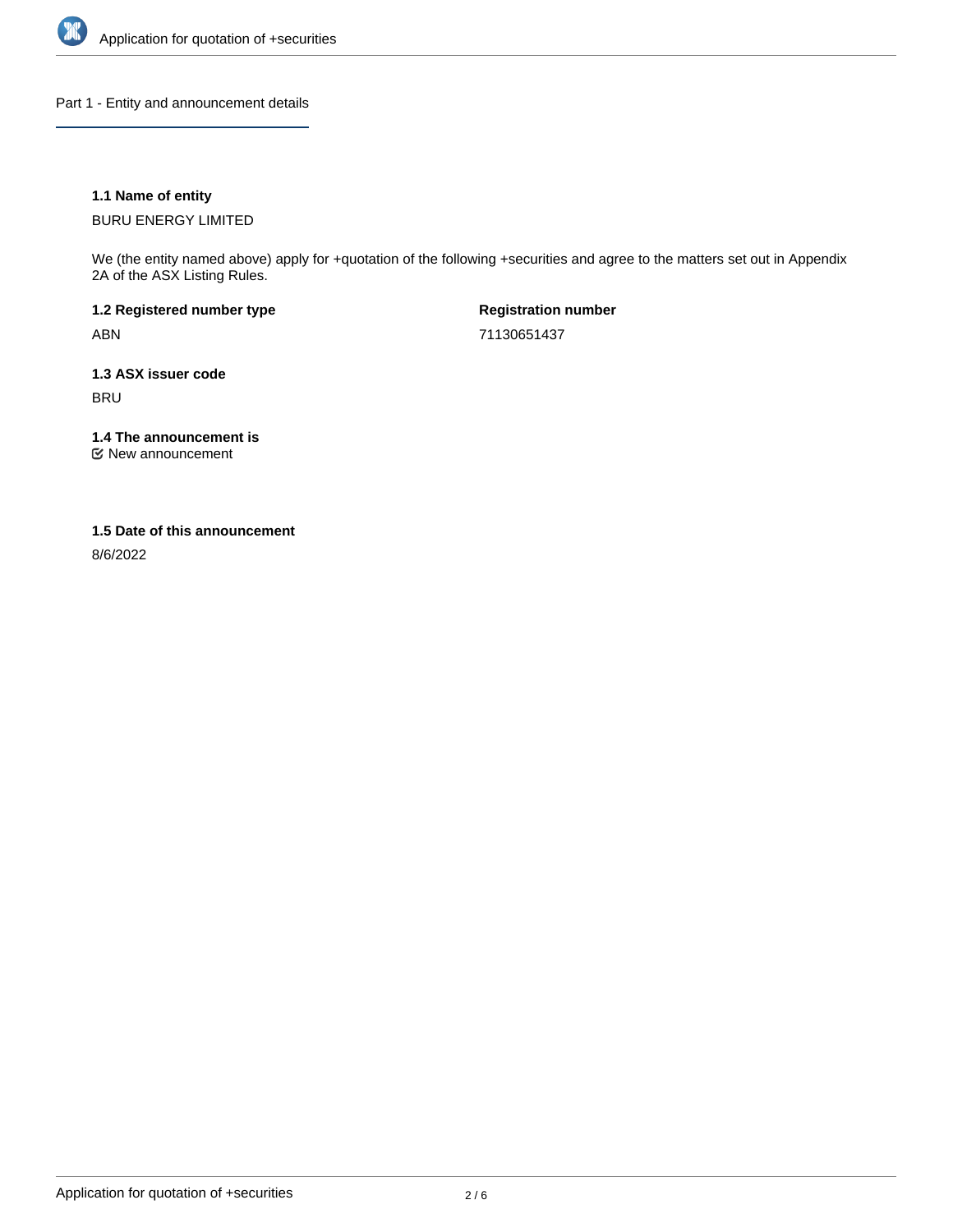

## Part 2 - Type of Issue

#### **2.1 The +securities to be quoted are:**

+Securities issued as part of a transaction or transactions previously announced to the market in an Appendix 3B

#### **Previous Appendix 3B details:**

| <b>Announcement Date and</b><br>Time | <b>Announcement Title</b>                          | Selected Appendix 3B to submit quotation<br>reauest |  |
|--------------------------------------|----------------------------------------------------|-----------------------------------------------------|--|
| 03-May-2022 09:47                    | New - Proposed issue of securities -<br><b>BRU</b> | A standard +pro rata issue (non-renounceable)       |  |

# **2.3a.2 Are there any further issues of +securities yet to take place to complete the transaction(s) referred to in the Appendix 3B?**

Yes

#### **2.3a.3 Please provide details of the further issues of +securities yet to take place to complete the transaction(s) referred to in the Appendix 3B**

Issue of up to 32,142,935 ordinary shares, being the shortfall balance of the entitlement offer as announced on 7 June 2022 less the 2,250,000 ordinary shares which are the subject of this Appendix 2A.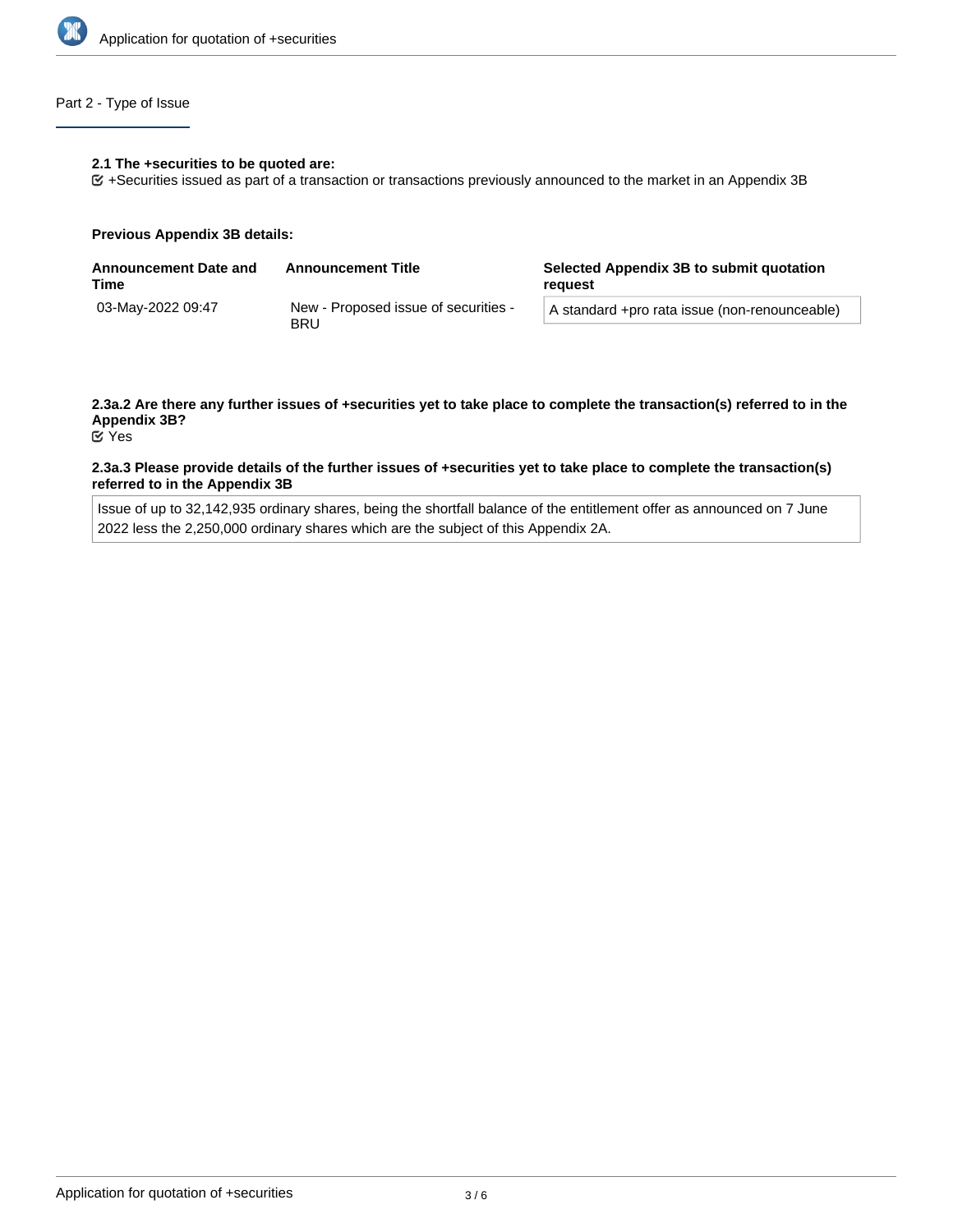

Part 3A - number and type of +securities to be quoted where issue has previously been notified to ASX in an Appendix 3B

## Corporate Action Component Detail

## **ASX +security code and description**

BRU : ORDINARY FULLY PAID

**Issue date**

8/6/2022

Distribution Schedule

**Provide a distribution schedule for the new +securities according to the categories set out in the left hand column including the number of recipients and the total percentage of the new +securities held by the recipients in each category.**

| Number of +securities held | Number of holders | Total percentage of +securities held<br>For example, to enter a value of 50%<br>please input as 50.00 |
|----------------------------|-------------------|-------------------------------------------------------------------------------------------------------|
| $1 - 1,000$                |                   | %                                                                                                     |
| $1,001 - 5,000$            |                   | %                                                                                                     |
| $5,001 - 10,000$           |                   | %                                                                                                     |
| 10,001 - 100,000           |                   | %                                                                                                     |
| 100,001 and over           |                   | %                                                                                                     |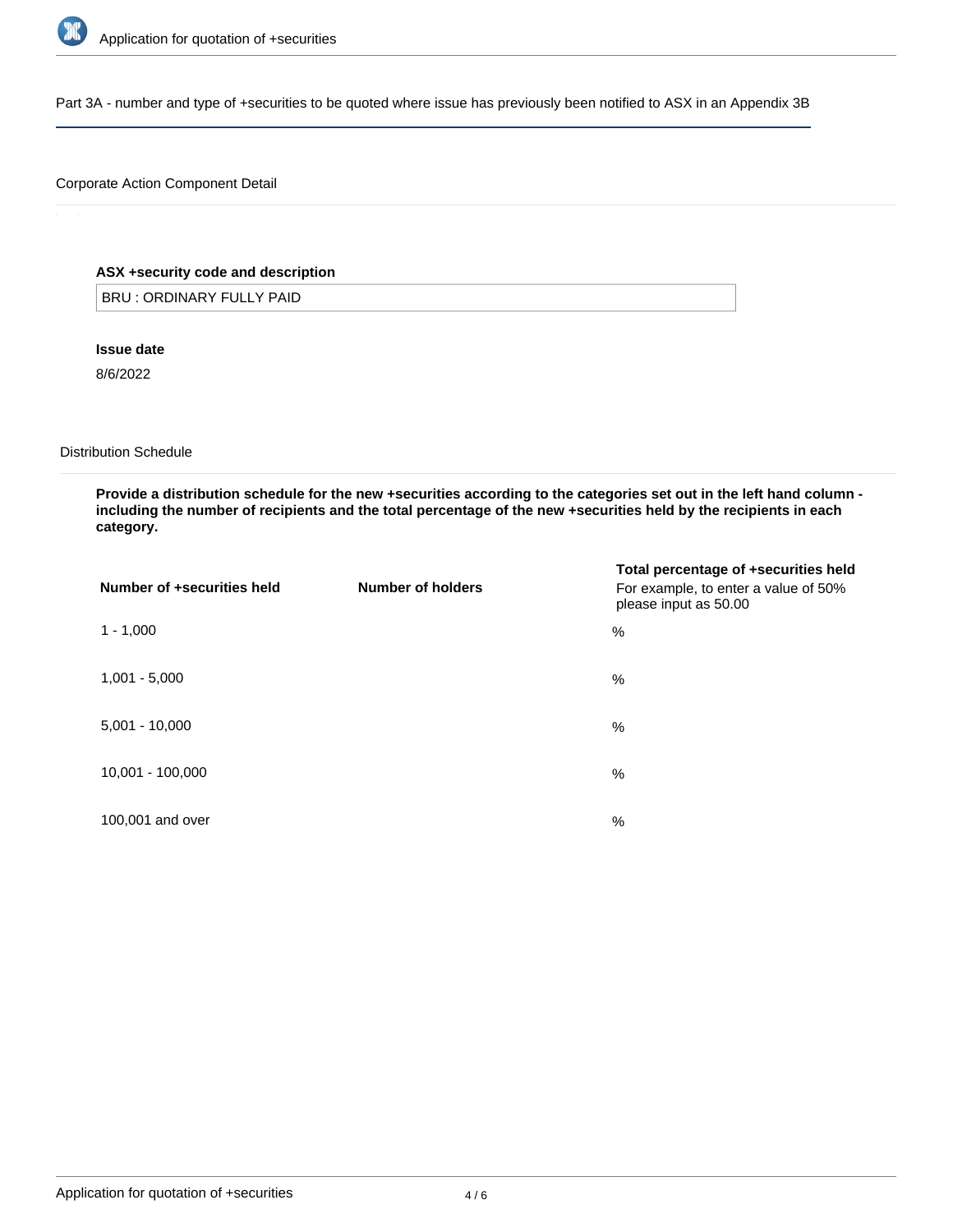

Issue details

## **Number of +securities to be quoted**

2,250,000

## **Issue currency**

**Issue price or consideration per +security**

AUD - Australian Dollar

AUD 0.16000000

**Any other information the entity wishes to provide about the +securities to be quoted**